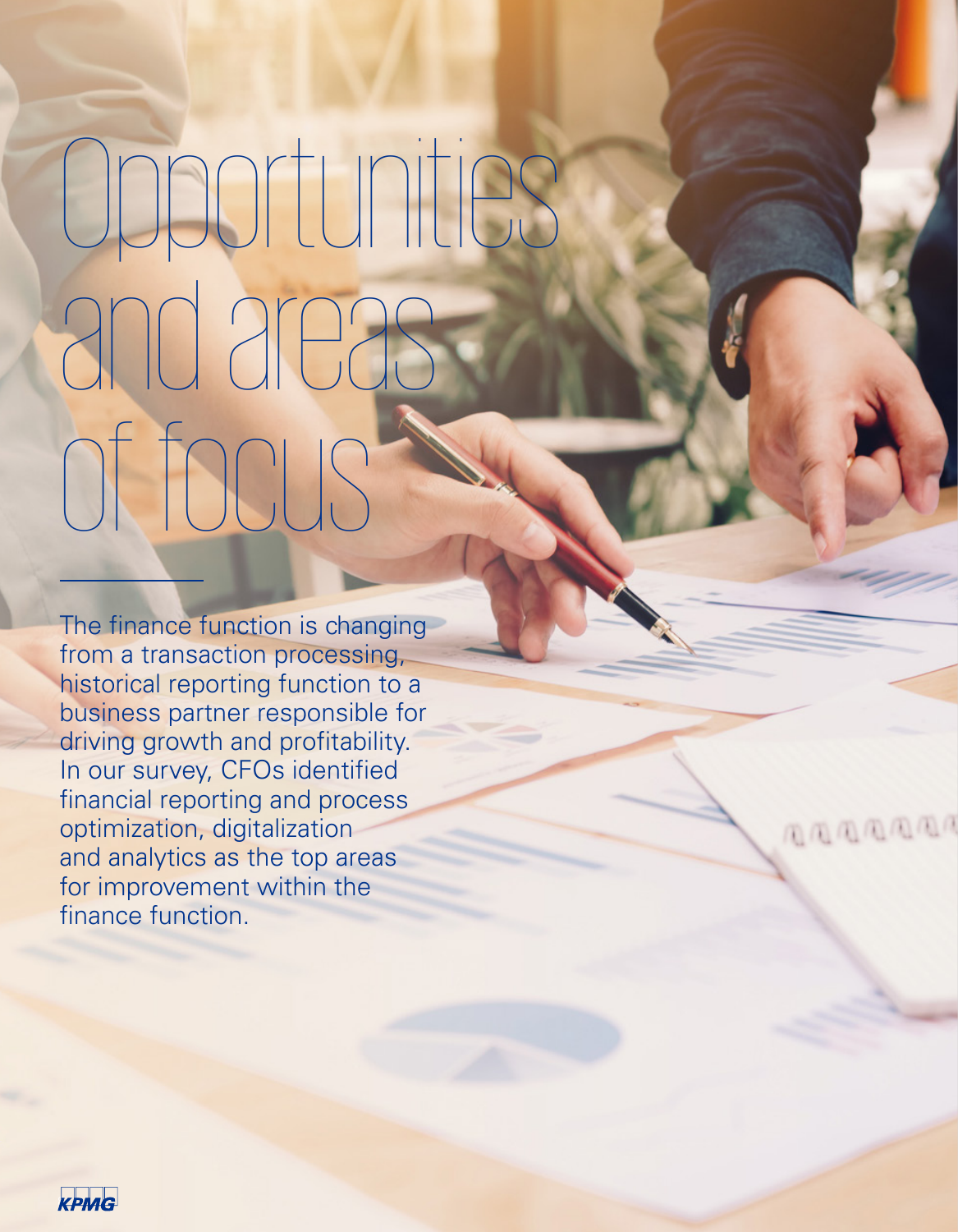## **Financial reporting and process optimization**



Ensuring there is a common chart of accounts across finance and the business



Implementing the use of a single source of truth for data



Clearly defining and documenting processes, including timelines, and outlined RACIs (responsible, accountable, consulted and informed parties)





Defining process KPIs and measuring the process against these regularly

Embedding leading practice controls throughout



Additionally, optimization can be achieved through integration, automation and digitalization. Removing the manual component from processes reduces the risk of errors and increases efficiency.

Nearly all CFOs surveyed identified management and financial reporting as the process they believed would benefit the most from automation.

Meanwhile, automation results in improved governance, time saving, mitigation of control risks, a higher quality of output and increased accuracy and reliability of data.

The majority of CFOs surveyed stated that their automation process is either established or is ahead of their peers, displaying confidence in their organization's systems.

Where reporting can be automated, functions have increased reliance on the output, increasing the time available to focus on more strategic and value-adding activities. Additionally, automation enhances end-to-end process visibility and creates a more defined audit trail.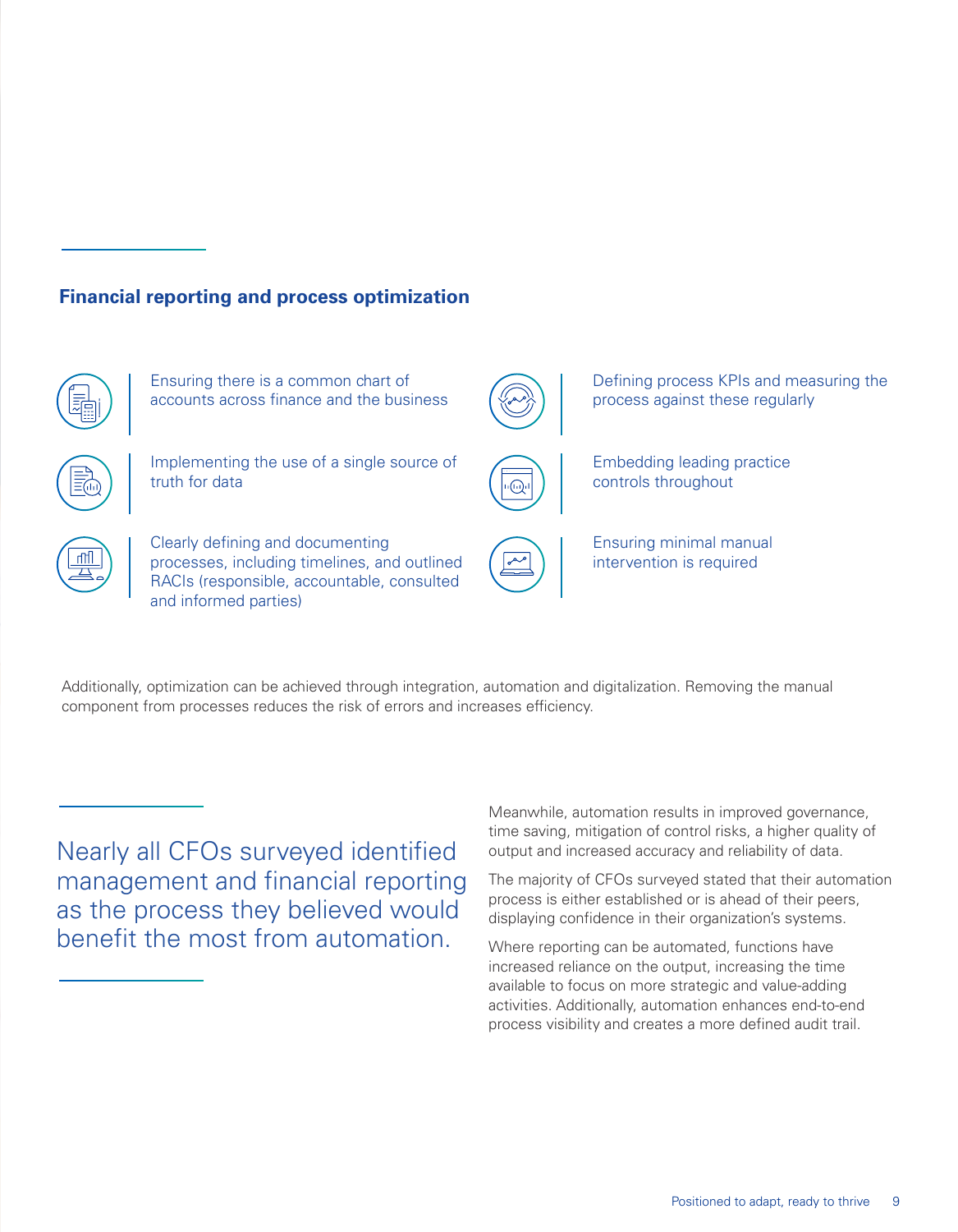

## **Embracing digitalization**

CFOs are aware of the need to embrace digitalization, yet most of those surveyed identified digital maturity as one of the key challenges faced by their function today. Examples of successful digitalization include:

- Extreme process automation through the integration of new technologies, such as cloud ERPs, robotics, artificial intelligence and blockchain
- Performance insight and analysis from automated analytics and integrated business planning
- A revised and simplified organizational structure, requiring fewer staff, a simplified hierarchy and a defined service delivery model incorporating managed services, offshore locations and strategic business partners
- More effective use of the ERP system in finance processes, resulting in increased control and a reduction in the requirement for manual intervention

A majority of CFOs surveyed stated they are not using their ERP system to its full potential.

It is important for CFOs to review the needs of their business and reporting functions and structure their digital transformation around these specific requirements. This review should also include consideration of which reporting tools have the required functionalities to meet these needs. Potential solutions include, but are not limited to, vendors such as Oracle, SAP or Microsoft Dynamics.



## **Harnessing the power of analytics**

Building advanced analytics into the finance function may potentially shift it from descriptive and diagnostic to prescriptive and predictive.

The CFOs surveyed identified analytics as a key opportunity for growth within their function. Finance is uniquely positioned to act as a catalyst for an analytics-driven enterprise.

Finance can process enterprise-wide data using advanced analytics, such as:

- AI and machine learning
- Driver-based results
- What-if analysis
- 'Touchless forecasting' using automated processes
- Statistical modeling
- Predicting signal changes